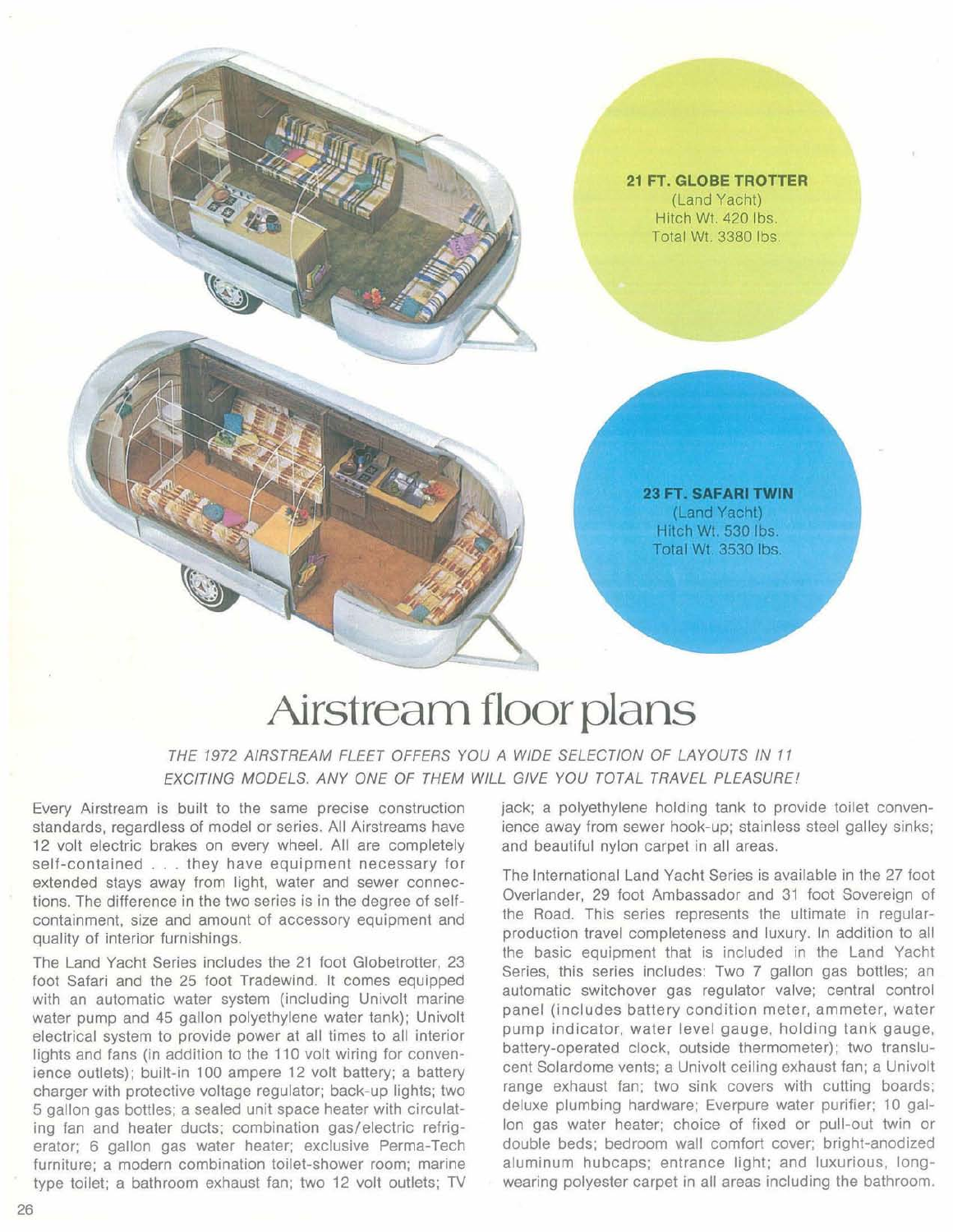

23 FT. SAFARI DOUBLE (Land Yacht) Hitch Wt. 535 lbs. Total Wt. 3570 lbs.



O

**25 FT. TRADE WIND TWIN** (Land Yacht) Hitch Wt. 560 Ibs. Total Wt. 4140 Ibs.

**25 FT. TRADE WIND DOUBLE** (Land Yacht) Hitch Wt. 580 Ibs. Total Wt. 4220 Ibs

Ź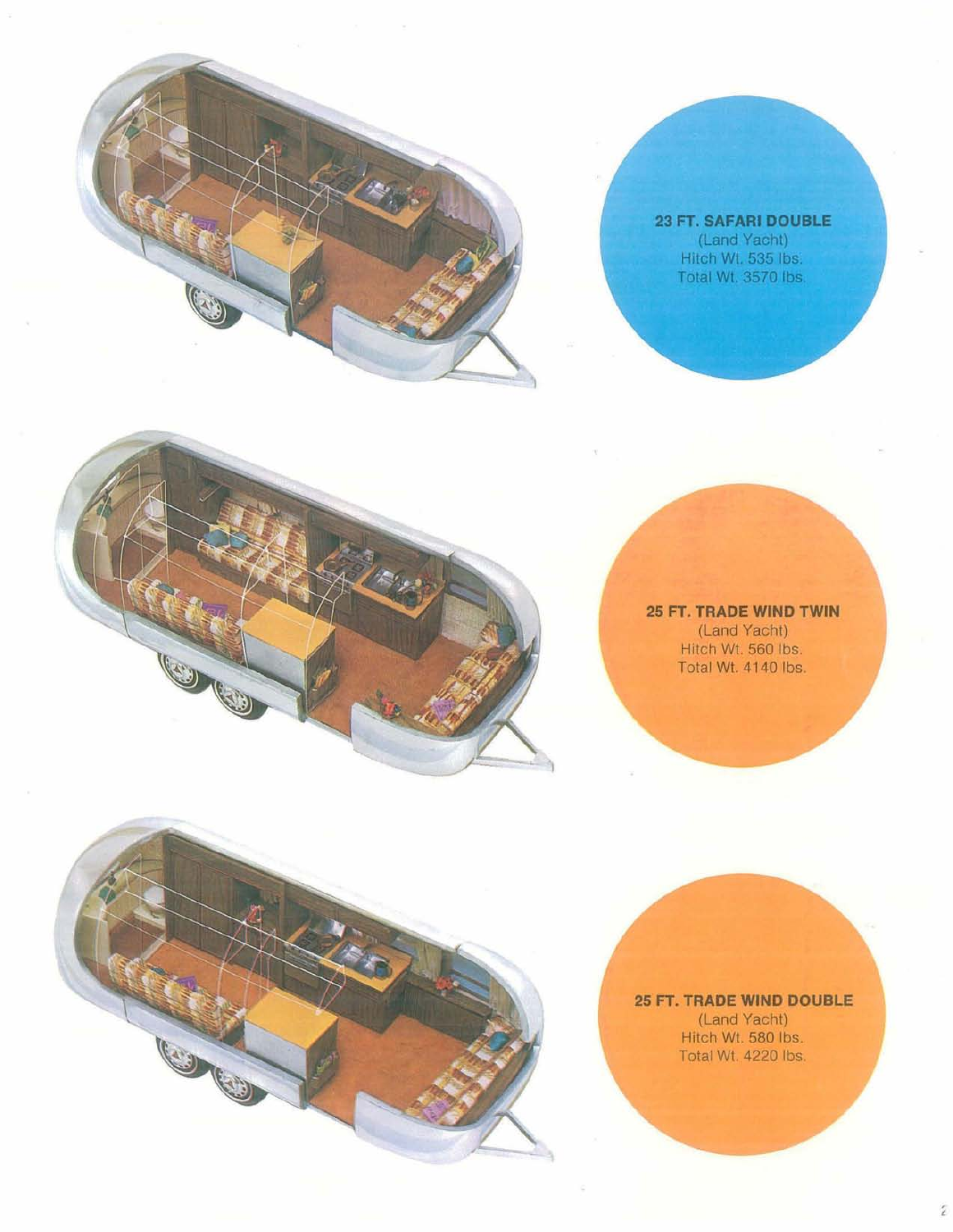

**CONCO** 

**CONTROLLS** 

**27 FT.** OVERLANDER **TWIN** (International Land Yacht) Hitch Wt. 540 Ibs. Total Wi 4570 Ibs.

**27 FT. OVERLANDER DOUBLE** (International Land Yacht) Hitch Wt. 480 lbs. Total Wt. 4510 lbs.

**29 FT. AMBASSADOR TWIN** (International Land Yacht) Hitch Wt. 540 lbs. Total Wt. 4825 Ibs.